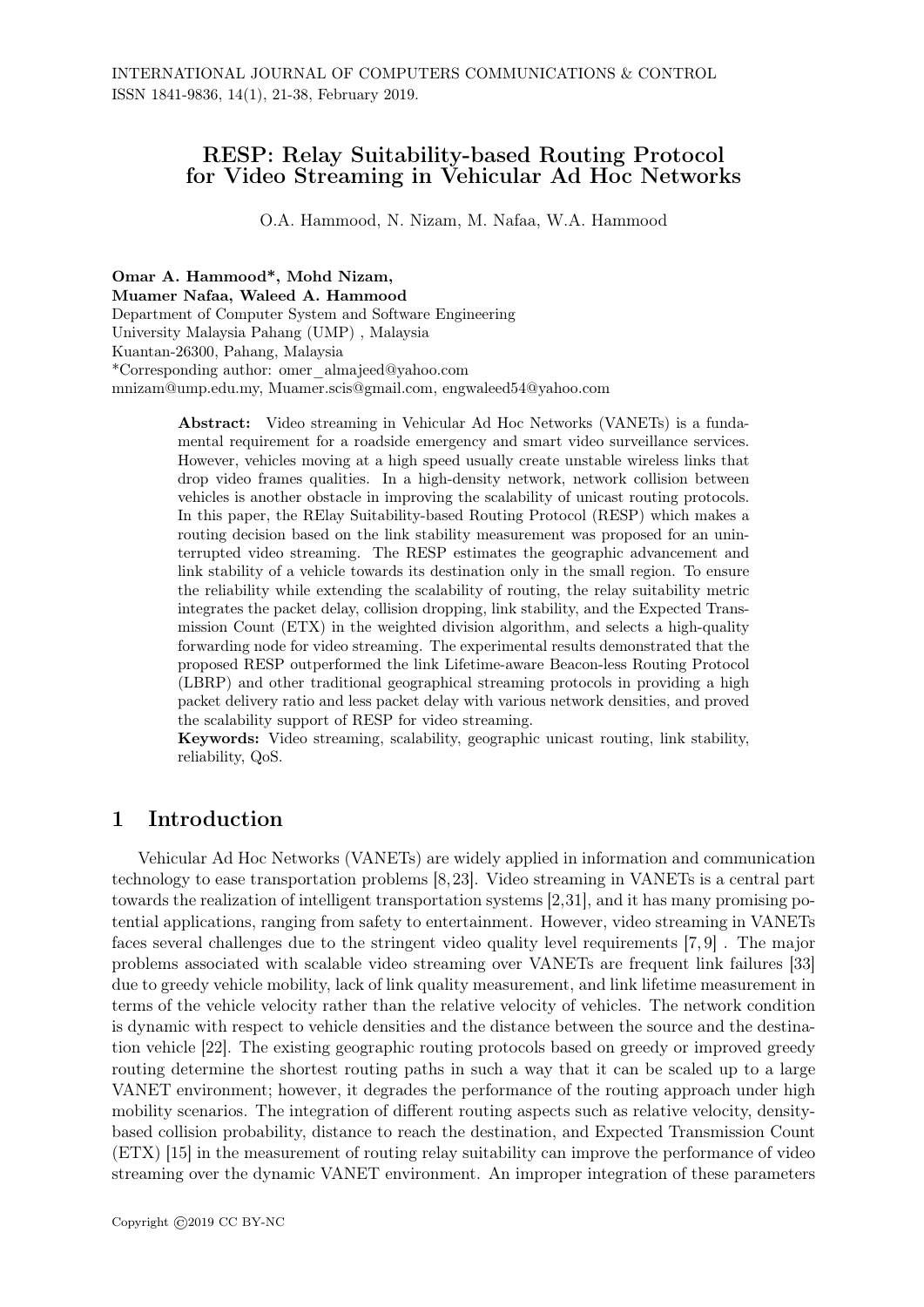tends to compensate each other for their influence on the scalable and efficient router selection for video streaming [4]. To cope with these challenges, the geographic unicast routing protocols have been employed as a suitable solution for the distribution of video flows in VANETs [24].

Recently, several geographic unicast routing protocols have evolved to achieve scalability in video streaming, however, a scalable video streaming that meets the stringent video quality requirements without video distortions under a highly dynamic network topology is a challenging task in unicast routing. Greedy Perimeter Stateless Routing (GPSR) is a commonly used geographic unicast routing protocol in wireless networks. The conventional location-based routing protocols depend on the distance metric in which the nearest vehicle is selected as a forwarder. In highly dynamic networks, the greedy node selection can lead to frequent link failures and retransmissions. Beside the dynamic network topology, video streaming solution has to comply with the Quality of Service (QoS) requirements [25]. To decide the reliable and QoS forwarding vehicle in the network, the recent geographic routing protocols must accumulate multiple routing factors.

Geographic unicast routing is more effective for a wireless communication [10, 14], however, there are many issues in implementing a scalable and reliable geographic unicast routing over VANETs. For example, unicast geographic routing selects a greedy node in the communication range with the aim of advancing the packet forwarding [3]. Despite distance information, a common aspect of the geographic routing protocol is that it must select and relay data packet through a stable node. Two key facts that limit greedy routing performance in video streaming are node mobility and collision due to the unreliability of the greedy node. When a packet is dropped due to node mobility or collision, the sender node either retransmit the packet to the same forwarder or through the currently available greedy node. Consequently, it triggers unnecessary retransmissions, an end-to-end packet delay, and even video buffering and distortion. It is essential to focus on the trade-off between the suitability of a node in advancing packets toward the destination and the stability of its connectivity to the sender node.

In this paper, the RElay Suitability-based unicast routing Protocol (RESP) for an uninterrupted video streaming in the VANET topology is proposed with the aim of extending the scalability of geographic unicast routing protocols. The proposed RESP builds a small region at the boundary of the communication range using an offset angle and integrates the compensating factors using a weighted division algorithm to improve the performance of a VANET router selection process. It significantly reduces packet retransmission and propagation delay in video streaming.

The main contributions of the proposed RESP protocol are summarized as follows:

- The proposed RESP protocol considers multiple routing aspects for an efficient unicast routing and scalable video delivery with minimized distortions and buffering.
- Node density-aware data collision and relative velocity-aware link stability measurements facilitate the scaling up of RESP to a larger vehicular network.
- The geographical advancement of a near-by vehicle towards the destination is considered in the router selection to avoid the involvement of several intermediate vehicles in the routing. Further, the consideration of ETX avoids packet loss, resulting in a successful timely video frame delivery.
- The weighted division algorithm integrates multiple routing aspects and ensures an efficient and stable link selection for video delivery.
- The performance of the RESP routing protocol was evaluated using a network simulator and compared to the routing policy centralized in terms of packet delivery ratio (PDR),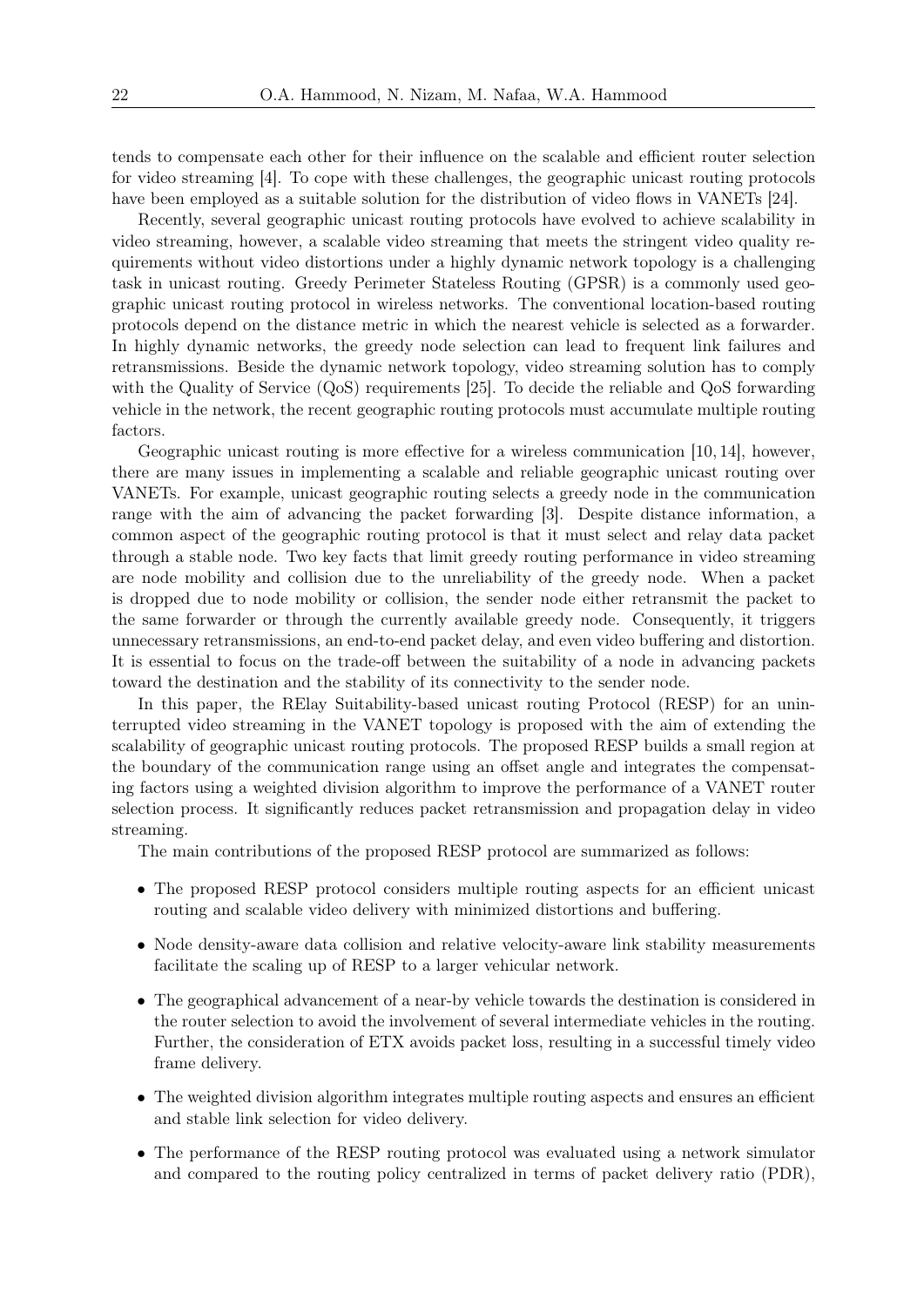delay, overhead, and frame setback ratio (FSR).

The remaining part of this paper is organized as follows: Section 2 presents a discussion of the existing related works while section 3 presents the idea of the proposed system model, including the positive forwarding region formation, the degree of mobility, different routing aspects of relay suitability factor, forwarding probability and delay metrics, and scalable and QoS data forwarding by applying weighted division algorithm. In section 4, the performance of the proposed system was evaluated and presented while section 5 presents a conclusion and a brief introduction to the intended future work.

# 2 Related works

Several unicast routing protocols have been proposed for video streaming in VANETs [20]. The geographic unicast routing protocols are classified into three types, which are greedy routing, opportunistic routing, and trajectory-based routing protocols [5, 19]. In VANETs, a commonly used routing strategy is the greedy forwarding strategy in which a node selects a neighbor close to the destination for data forwarding [26]. The opportunistic routing scheme follows the storecarry-and-forward technique and avoids unnecessary packet dropping especially when no forwarding node is available. However, it is prone to long delays and inadequate for video-streaming. The trajectory-based strategy provides more importance to a vehicle to act as a forwarder when it is moving towards the destination vehicle. The GPSR is a greedy-based unicast routing protocol in VANETs which assumes that the nodes are aware of their own position and the location of the destination [18]. The GPSR follow two different modes for data routing, which are the greedy mode and the perimeter mode. The perimeter mode is applied when there is no greedy router in the communication range. However, the greedy mode can fail since there is a high chance of the greedy router to move out of the communication range. Conventionally, several works have been presented on improving the basic GPSR [5, 28]. The movement prediction routing (MOPR) considers the link stability concept and attempts to solve the issues in greedy routing mode while the improvement GPSR (I-GPSR) consolidates different metrics such as the distance to the destination, vehicle density, moving direction, and vehicle speed to make routing decisions. Likewise, the multimedia multimetric map-aware routing protocol (3MRP) [17] exploits the distance to the destination, vehicle density, trajectory, and available bandwidth to select the next hop for routing while the available bandwidth estimation (ABE) [1] calculates the available bandwidth on a link between two nodes. The MMMR exploits the roadmap considering the possible obstacles; however, it assigns an equal importance or weight to all the metrics in the score estimation. A better scheme must provide variable weights to the routing metrics depending on the current network conditions. However, the acquisition of motion prediction information is a difficult task. Most of the conventional routing techniques focus only on better packet delivery rates with low data delivery delays. However, they do not address the quality of video delivery when users are watching video sequences. Video dissemination techniques have not considered video qualities [6,20] which is a crucial concept for the success of safety and traffic-warning video streaming in VANETs [18]. Thus, the multi-hop routing service is essential to the awareness of Quality of Experience (QoE) requirements and network conditions. It assists the video streaming approach to avoid the loss of video sequences and quality. A real-time video dissemination with a QoE-supportive solution in VANET  $[6]$  imposes the use of a distortion threshold. QoE represents the experience of the end users on a delivered service and their satisfaction rate about it. It considers the average delay in routing decisions, however, average delay reduction is not equivalent to QoE maximization [25]. The network conditions include collision warning, traffic congestion, and sharing parking information. When a collision or network congestion occurs,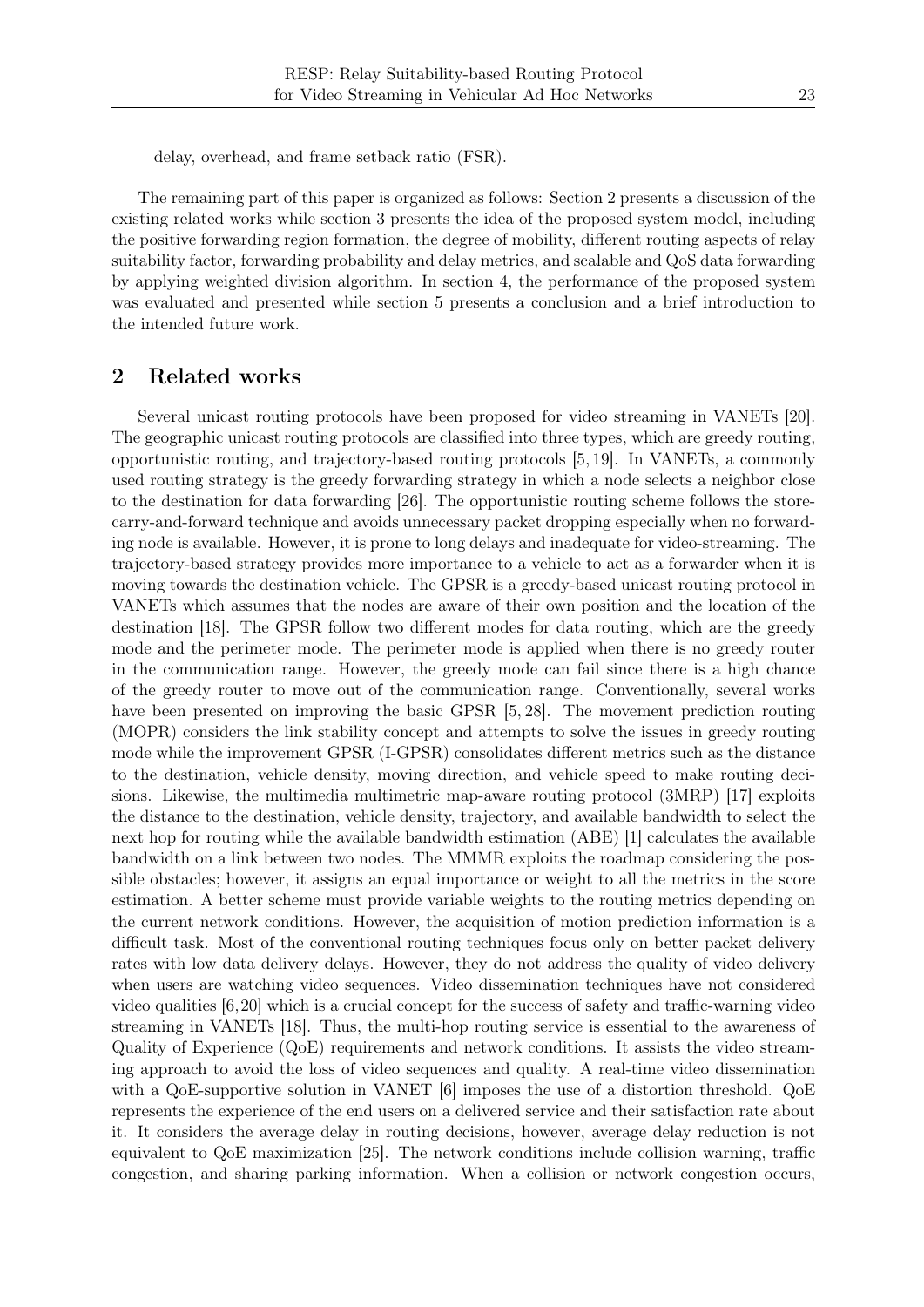video streaming might be affected. The main reason behind network congestions and collision is a high routing overhead and to solve this issue, the beaconless routing protocols have been proposed [20, 21] Rather than a continuous information exchange with the neighboring vehicles, each vehicle considers the speed and position information before making any forwarding decision [11]. From the information, the receivers set a timer and the vehicle to first reach count zero will be selected as the next hop relay. For a high traffic collision environment, taking a routing decision based on the distance and vehicle stability is insufficient. The reactive routing protocols have a better mean opinion score in a VANET environment [27] whereas the location-based VANET routing protocols have a good result due to location accuracy [12, 24]. However, they face a degradation in average mean opinion score [32] and affect the quality of video streaming over VANETs. Several works have focused on the performance evaluation of the position-based routing protocols for video streaming in VANETS based on the peak signal-to-noise ratio, video quality metric, and QoE measures [25, 32]. To avoid the issue of retransmission, ETX has been employed in VANET protocols, however, ETX alone tends to present a long routing path and high delays. Thus, neither the location-based distance measure nor the ETX metric alone is efficient for video streaming over VANETs. To accomplish this, the proposed RESP protocol exploits relay suitability as a metric of communication quality and considered different routing aspects in relay suitability estimation.

#### 3 The proposed system model idea

The proposed work considered the proximity of the vehicles to the destination. Expected Transmission Count (ETX), collision probability, and relative velocity based link stability in relay suitability measurement. The weighted division algorithm is used for an efficient integration of factors in the scalable router selection for unicast geographic routing. There are two different routing aspects considered in relay suitability measurement - data forwarding probability and data forwarding delay. The first aspect includes the link stability and collision probability. Figure 1 demonstrates the RESP architecture of the proposed work.

Considering the vehicle velocity alone is not feasible for scalable router selection because the velocity difference between two vehicles is dependent on the proximity of the vehicle. A considerable number of neighbors increase the possibility of packet losses due to collisions. A high traffic, to a greedy vehicle, results in collision and packet loss and limit the quality of a greedy link since it increases video distortion. Thus, the proposed work considered the collision probability in a scalable router selection. The second routing aspect handles the problem of data forwarding delay with the support of geographical advancement towards the destination and ETX. The proposed work only considered a few vehicles located in a preferable forwarding region (near to the destination vehicle). It avoids the selection of the number of hops to reach the destination and a high computational time. The sending vehicle applies the relay suitability measurement only on the vehicles in a preferable forwarding region. The distance routing metric alone enables the routing protocol to select the shortest routing path, however, it is prone to transmission failures due to poor link quality since the transmission capability of a node is not considered in the decision-making process.

FThe selection of routing vehicles with low ETX increases the reliability of a network. However, ETX alone is prone to long routing paths and high latency on routing video frames. Thus, the distance or ETX metric alone is inefficient for video streaming over VANETs. To accomplish this, the proposed work takes into account different routing aspects in relay suitability estimation. Moreover, simply combining the routing factors is not an adequate way, since these are compensating with each other. Thus, the proposed work designs an efficient weighted division algorithm and efficiently delivers the video stream over selected scalable routing vehicles.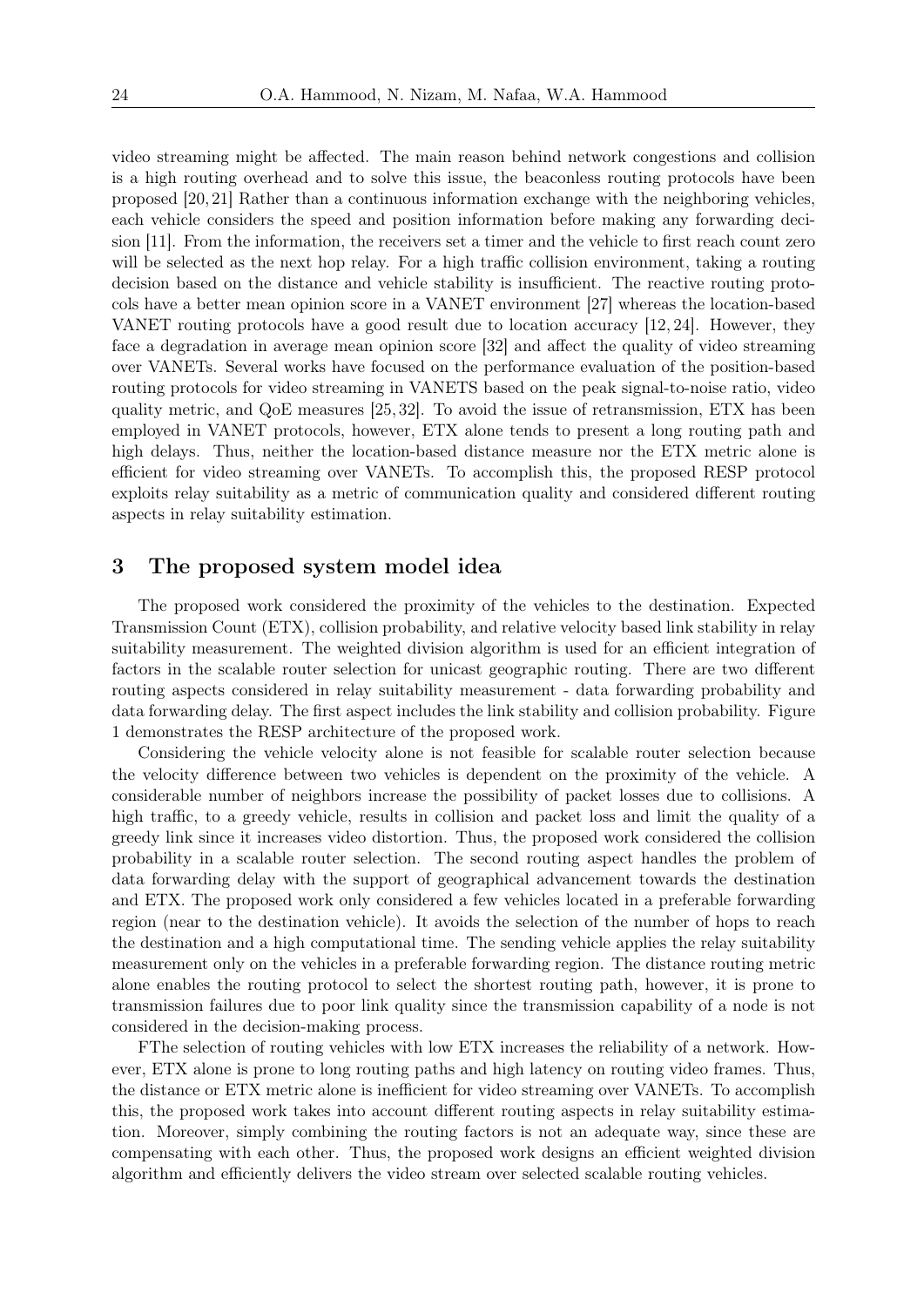

Figure 1: RESP architecture

# 4 Proposed routing mechanism

This section is intended to explain the mechanism of the proposed routing protocol and how this new mechanism can enhance the performance of the proposed protocol.

#### 4.1 Positive forwarding region formation

The proposed work focused on the consolidation of multi-objective metrics which combine delay and stability with a successful forwarding probability. Delay and packet loss should not exceed their predefined limits since both are the deciding factors of video quality. The transmission of a video demands the use of high-quality links within a short time, thus, high-quality positive forwarding nodes must be selected from the neighbor list. Every node must broadcast a neighbor's discovery message to identify its neighboring nodes (Nn) in the communication range R. A node which receives the request message must respond by sending its identification number (ID) and the information relevant to the multi-objective metric. Every node receives several messages from its neighbors and builds its routing table. The nodes follow the periodic alive message propagation to maintain their presence in the communication range as a neighbor. If a node does not receive an alive message from the registered neighboring node until a predefined period, it erases the entry related to such neighbor from its routing table. Before selecting the router node, the source node (Sn) executes the multi-objective function. The proposed work employs no execution control, the sender node would be executed for the neighboring nodes located in all the directions ad this results in an imperfect router selection and affects the video quality. Since there are compensating factors for distance metric, the sender selects and transmits the packet to a node in the backward direction to the destination. Therefore, to minimize the unnecessary transmission hop increment and quality degradation, each node that transmits the data packet must generate a "forwarders list" based on the distance information and apply the link quality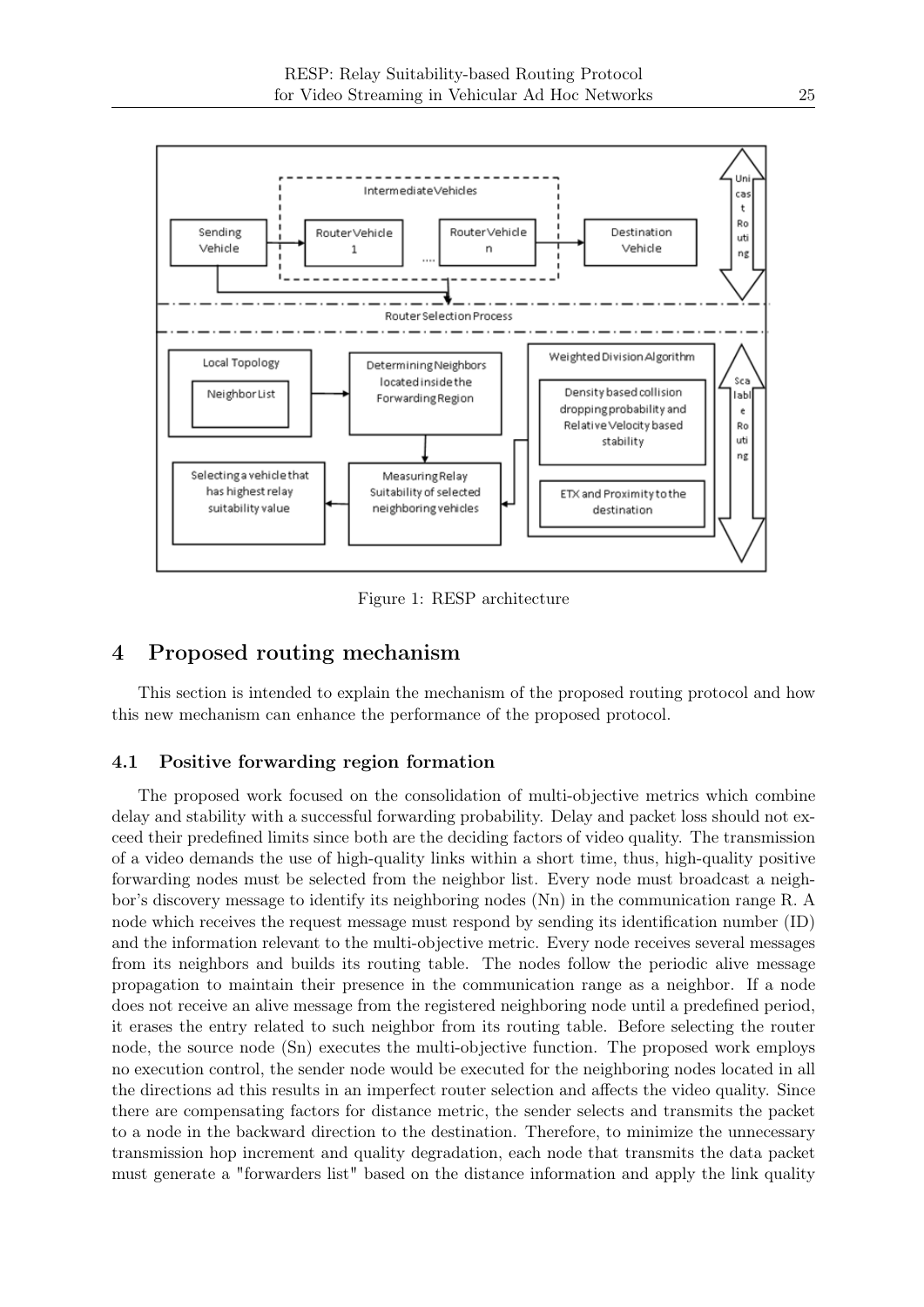measurement on them using a weighted division algorithm. The notations used in the work are listed in table 4.

| <b>Notations</b>        | Description                                                        |
|-------------------------|--------------------------------------------------------------------|
| $\rm Nn$                | Neighboring node                                                   |
| R                       | Communication range                                                |
| SN                      | Source node                                                        |
| Lsx, Lsy                | Location Coordinates of node SN                                    |
| DN                      | Destination node                                                   |
| DistND                  | Distance between the destination and neighboring node              |
| DistSD                  | Distance between the source and destination node                   |
| <b>POSFN</b>            | Positive forwarding region                                         |
| <b>ETX</b>              | Expected Transmission count                                        |
| $\Delta v_i$            | Relative velocity between node $_i$ and $_i$                       |
| $CP_i$                  | Collision probability of node $_i$                                 |
| <b>NNM</b>              | The neighbors which are added in the MPFN of a node                |
| Link Quality $_{i,j}$   | Quality of a link $_{i,j}$                                         |
| $\alpha$ and $\beta$    | Weighting factors                                                  |
| $P_{i,j}$ and $P_{j,i}$ | Weighting The packet delivery ratio of links $_{i,j}$ and $_{j,i}$ |

Table 1: Notations used in RESP protocol

Every forwarder of the data packets must generate a forwarders list. Note that the SN and intermediate nodes exploit the same process. To route towards the destination nodes (DN), the SN obtains the location information of the DN using the external location server. By applying Equation 1, the sender node estimates the distance between the source (Lsx, Lsy) and destination with the location coordinates (Ldx , Ldy). The DistND represents the distance between the destination and the neighboring nodes while DistSD represents the distance between the source and the destination nodes. From Equation 2, the sender node generates the set of forwarding nodes  $(FN)$ , which include the nodes that satisfy the condition of  $DistSD > DistND$ .

$$
Dist\_SD = [(L\_dx - L\_sx)^{2} + (L\_dy - L\_sy)^{2}]^{(1/2)}
$$
\n(1)

$$
PSO_{FN} = \{F_N | N_N \in Dist_{SD} > Dist_{ND}\}\tag{2}
$$

The process of forwarding node selection from the POSitive FN (POSFN) set provides the direction to deliver the data packets to the destination DN. In this way, although the data packets can approach the DN, the reachability cannot be guaranteed due to the negligence of the communication quality between the nodes. The proposed RESP needs to identify the quality routers that forward the data packets by considering the offset angle-based degree of mobility.

#### 4.2 Degree of mobility

The proposed RESP balances the router suitability to forward the video packets between the node geographic advancement towards the destination and the link stability. To do this, the proposed RESP protocol considered a small region at the boundary of the communication range formed by the offset angle and the source node as the center of the circle. The restricted small region has been referred to as the "most preferable forwarding area" (MPFN) (Figure 2). Since the vehicles present at the edge of the communication range can move out of the communication range at any time, the vehicles present in the MPFN area were selected for the measurement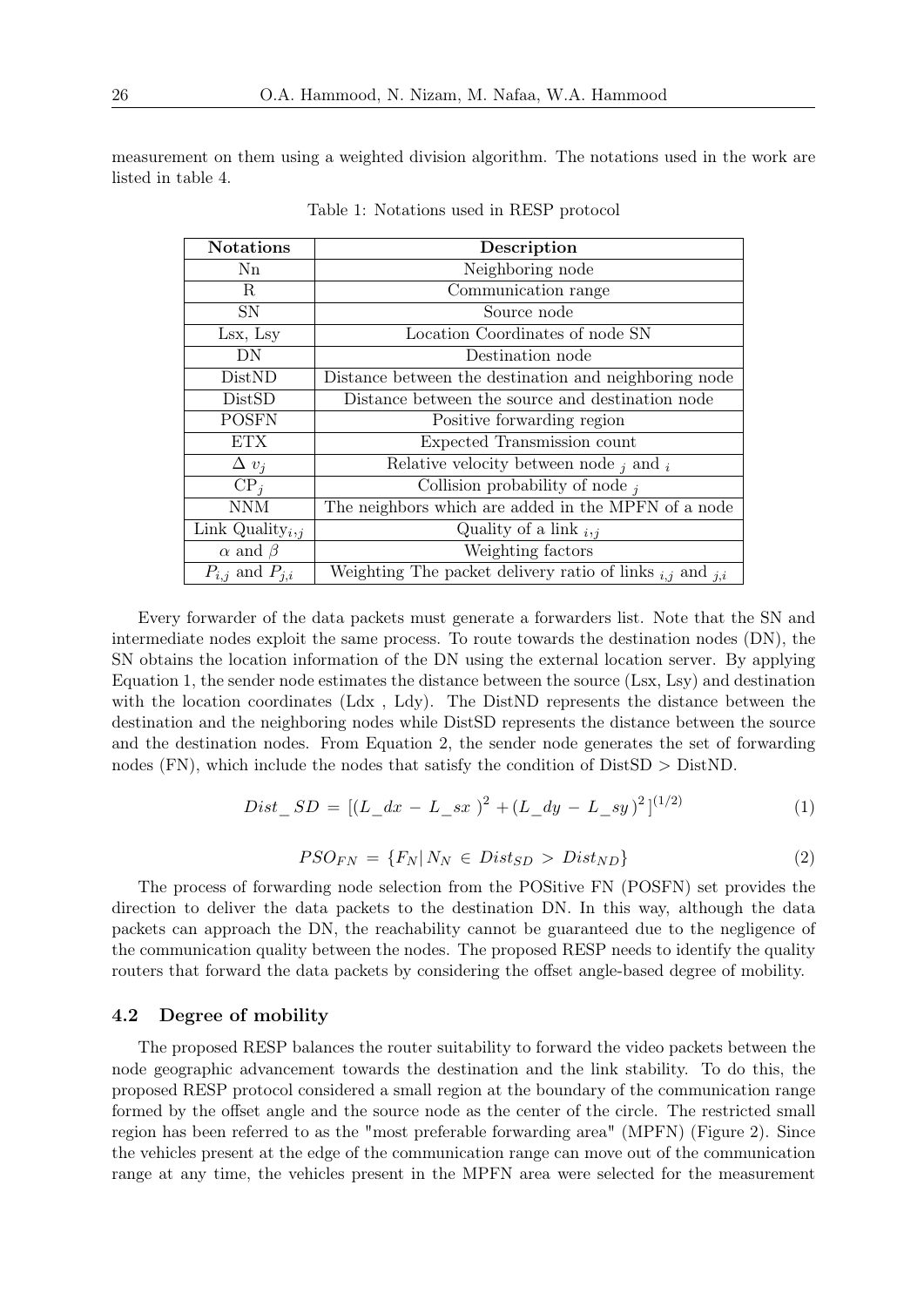of relay suitability. The preferable routers have a small degree of mobility. Also, there is a chance of experiencing a bad signal reception which can negatively impact the video quality. The forwarding region (FN) and the MPFN are shown in Figure 2

The area of the segment  $Area_{TUV}$  in a communication range of a node is named as the forwarding region, and the nodes located within the  $Area_{TUV}$  are denoted as a set of FN. The restricted segment area of Area $_{TUV}$  is denoted as MPFN (Area $_{OPQR}$ ) because the nodes within the segment of the Area<sub>VOP</sub> can move out of the communication range of a sender node at any time. This can increase the uncertainty of a forwarding node, thus, the RESP restricts the forwarding region segment area and selects a preferable forwarding region for routing. Notably, the nodes within the segments of Area<sub>SQR</sub>, Area<sub>STO</sub>, and Area<sub>SUP</sub> increased the delay due to the long traveling path of a packet towards the destination. TheArea $_{OPOR}$  is estimated using the following equations:

$$
Area_{OPQR} = Area_{SOP} - Area_{SQR}
$$
\n(3)

The points 'O' and 'p' lie on the circle of communication range, with an angle of  $\alpha$ . Initially, the value of  $\alpha$  is assigned as 450. If there are no nodes within the MPFN, all the nodes in the FN that satisfy the conditions of Equation 2 are involved in the relay suitability measurement. Moreover, points  $'Q'$  and  $'Z'$  lie at the distance of half of the communication range with an angle of  $\alpha$ .

$$
Area_{SOP} = \left(\frac{Dist_{op}}{4}\right) x (4R^2 - Dist_{op}^2)^{1/2} \tag{4}
$$

$$
Area_{SQR} = \left(\frac{Dist_{QR}}{4}\right)x(4R^2 - Dist_{QR}^2)^{1/2}
$$
\n(5)

The Area<sub>OPOR</sub> is estimated by substituting Equations 4 and 4 in 3. From the measured area, the nodes present inside the area are called the preferable forwarding nodes. The sender node applies the relay suitability measurement to these nodes and improves the efficiency of routing. The proper selection of routers facilitates the scaling of RESP routing to a large network without reducing its routing reliability.

#### 4.3 Different routing aspects of relay suitability factor

The main aim of the proposed methodology is to design a scalable and an efficient geographic routing protocol by considering different aspects of routing strategy and efficiently integrating the compensating routing factors. The source selects the neighbors from the preferable forwarding region before sending the data packet. To select the router, the RESP protocol exploits the RElay Suitability (RES) as a metric of communication quality. A sender node selects a neighbor node  $\in$  MPFN with high RES to enhance the reliability. If the sender node simply selects a neighbor with a low PER as per the distance metric, the routing delay increases because of the increase in the number of hops to the DN. It limits the scalability of the network to support video streaming in VANETs. Hence, the proposed RESP applies the delay, collision impact, stability, and ETX metrics in weighted division algorithm and selects a high-quality router for video streaming.

#### 4.4 Forwarding probability and delay metrics

The most deciding factors of forwarding probability are collision-free network and link stability. The proposed RESP protocol suggests the estimation of link stability according to the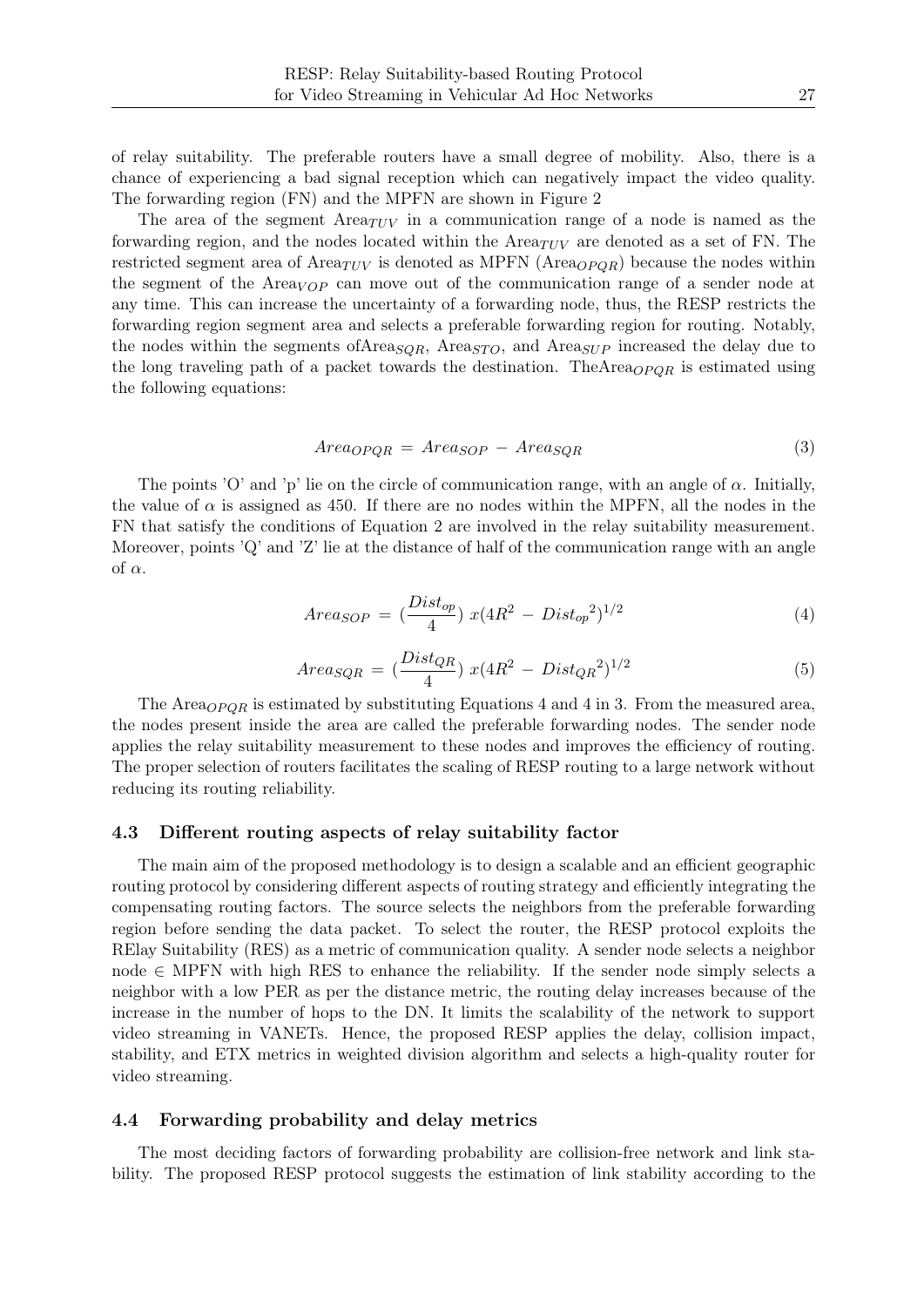

Figure 2: Most preferable forwarding regions

relative velocity of two vehicles and data collision probability using node density. The current works considered node velocity but the use of node velocity alone cannot guarantee the estimation of the future network topology from the relative velocity of two vehicles since their velocity does not depend on their proximity. Based on this, the relative velocity of a node with the neighboring nodes located in the restricted forwarding region was considered in the proposed protocol. If the vehicles move in the same direction at the same speed, their relative velocity is considered as zero, but if they are moving in the same direction with a significant difference in their speed, the relative velocity is considered high. The relative velocity  $(\Delta V)$  is used as a primary factor in the determination of relay suitability.

$$
\Delta V_i = V_{SN} - V_i, Where \, i \, varies from \, 1 \, to \, |MPF_N| \tag{6}
$$

Moreover, the packet collision increases with the number of active nodes (the nodes transmitting the packets simultaneously), even as a high traffic to a selected intermediate vehicle can cause both collision and packet loss. Thus, the RESP estimates the probability of packet dropping due to collisions. The packet level lossy network collision model for each link  $N_{i,j}$  is taken as the input number of nodes that add the node j to its corresponding MPFN (NNM) over the total neighbors. Equation 7 showed the estimation of collision probability of node j.

$$
CP_j = \frac{(Area_{network} x NN_M)}{(Total Nodes x 3.14 xR^2)}
$$
\n<sup>(7)</sup>

It considered the network area, total number of nodes, and the communication range of the nodes. Assume that all the nodes know the network area and the number of nodes; when a node is added in the MPFN of most of its neighboring nodes, there is a chance for packet collision. The delay and ETX are essential parameters for video streaming over VANETs and to deliver video files to their destination on time, it is essential to select efficient routing nodes. Considering ETX alone expose the routing protocol to long routing path determination and high latency on routing video frames.

$$
ETX_{i,j} = \frac{1}{(P_{i,j} \, x \, P_{j,i})} \tag{8}
$$

By applying Equation 8, the ETX value for a communication link  $ij$  can be estimated, where  $P_{ij}$  and  $P_{ji}$  represent the packet delivery ratio of links ij and ji, respectively. By using all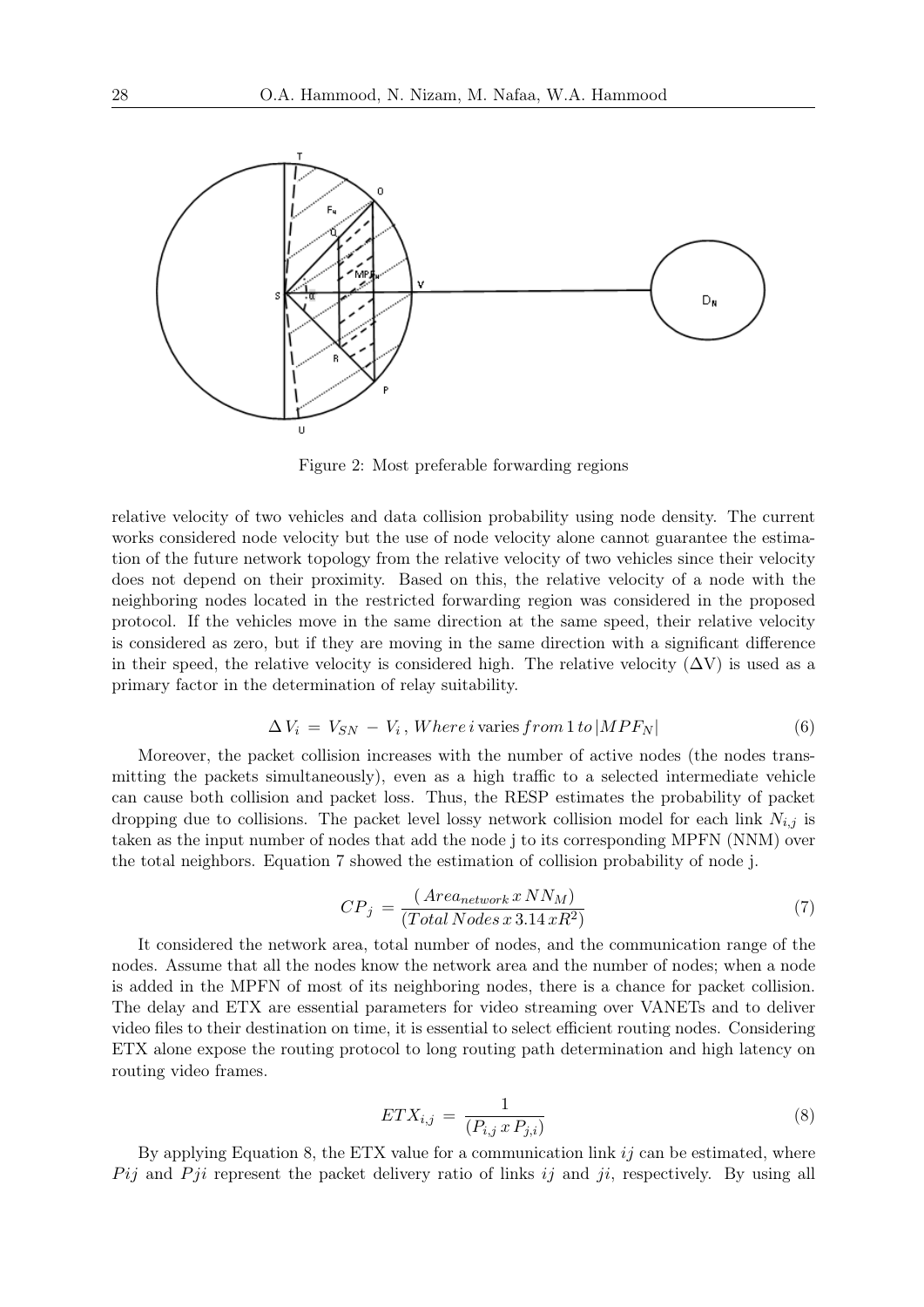the factors, the proposed RESP estimates the RES value for all the nodes  $\in$  MPFN. Moreover, the distance metric-based selection router or the greedy node is not much reliables since the can move out of the communication range anytime. Thus, the distance or ETX metric alone is inefficient for video streaming over VANETs and in the RESP, both metrics were considered as forwarding delay factors.

### 4.5 Scalable and QoS data forwarding by applying weighted division algorithm

The proposed RESP considered multiple routing aspects such as the probability of packet dropping due to the collision, ETX, relative velocity, and distance factor. However, an improper integration of these factors tends to compensate each other for their influence on the scalable and efficient router selection for video streaming since the greedy node drops the packet due to mobility and enables the sender node to retransmit the same packet frequently. Moreover, the selection of the shortest link for routing increases video frame delivery delay and video buffering. Thus, the proposed RESP integrates the compensating factors using a weighted division algorithm to improve the performance of a VANET router selection process.

$$
Link\,Quality_{i,j} = \left\{ \frac{\left[ (1-\alpha)\left(1 - \frac{\Delta V_{i,j}}{R}\right)\right] + (\alpha)\left(1 - CP_j\right)}{\left(1 - \beta\right)(ETX) + (\beta)\left(1 - \left[\frac{Dist_{i,j}}{R}\right]\right)} \right\}
$$
(9)

In Equations 8 and 9,  $\alpha$  and  $\beta$  are the weighting factors, and moreover, both values are in the range of 0 to 1. The stability and collision probability is the forwarding probability relevant metrics. If the ratio of  $\frac{\Delta V_{i,j}}{R}$  is nearly 1, the link will be disconnected. The factor  $CP_j$  also creates a negative impact. The weighted addition of factors 1-  $(\frac{\Delta V_{i,j}}{R})$  and  $(1-CP_j)$  are taken in the denominator whereas the weighted summation of ETX and geographic advancement are taken in the numerator. The result of a weighted division algorithm represents the quality of the communication link. The node with a high link quality in the MPFN is selected in the packet forwarding. The collision-free links with a better stability significantly mitigate the packet delay and dropping. Thus, the selection of high-quality links ensure a successful delivery of video frames and a significant reduction in video distortion and buffering.

The algorithm 1 illustrates the process of RESP protocol in detail. The processes in RESP protocol are divided into three procedures, such as Most Preferable forwarding region selection, Relay suitability (Link quality) Measurement, and Scalable router selection. Every node that has data packets to forward to the destination executes the aforesaid three procedures to select the scalable router for video streaming. The following flow chart in Figure 3 provides a detailed picture of processes in RESP protocol.

### 5 Performance evaluation

The performance of the proposed RESP was evaluated in an NS2 simulator on a 2000 m road scenario where the vehicles move in two independent directions. The simulation model imports the roadmap from the SUMO. The maximum velocity of vehicles in each lane was 130 km/h. In this scenario, the vehicles follow MOVE mobility model for movement. To evaluate the performance of the RESP, it was compared to LBRP [11], LSGR [13] and GPSR [18] under various scenarios by varying the number of vehicles. The agents such as MyTrafficTrace, MyUDP, and MyUDPSink were built inside the NS2 to generate video traffic. The sender forwards the video format of YUV QCIF or YUV CIF to the destination. To support the digitized video transfer, this work utilized the MPEG4 codec to compress the file. The MyTrafficTrace agent fragments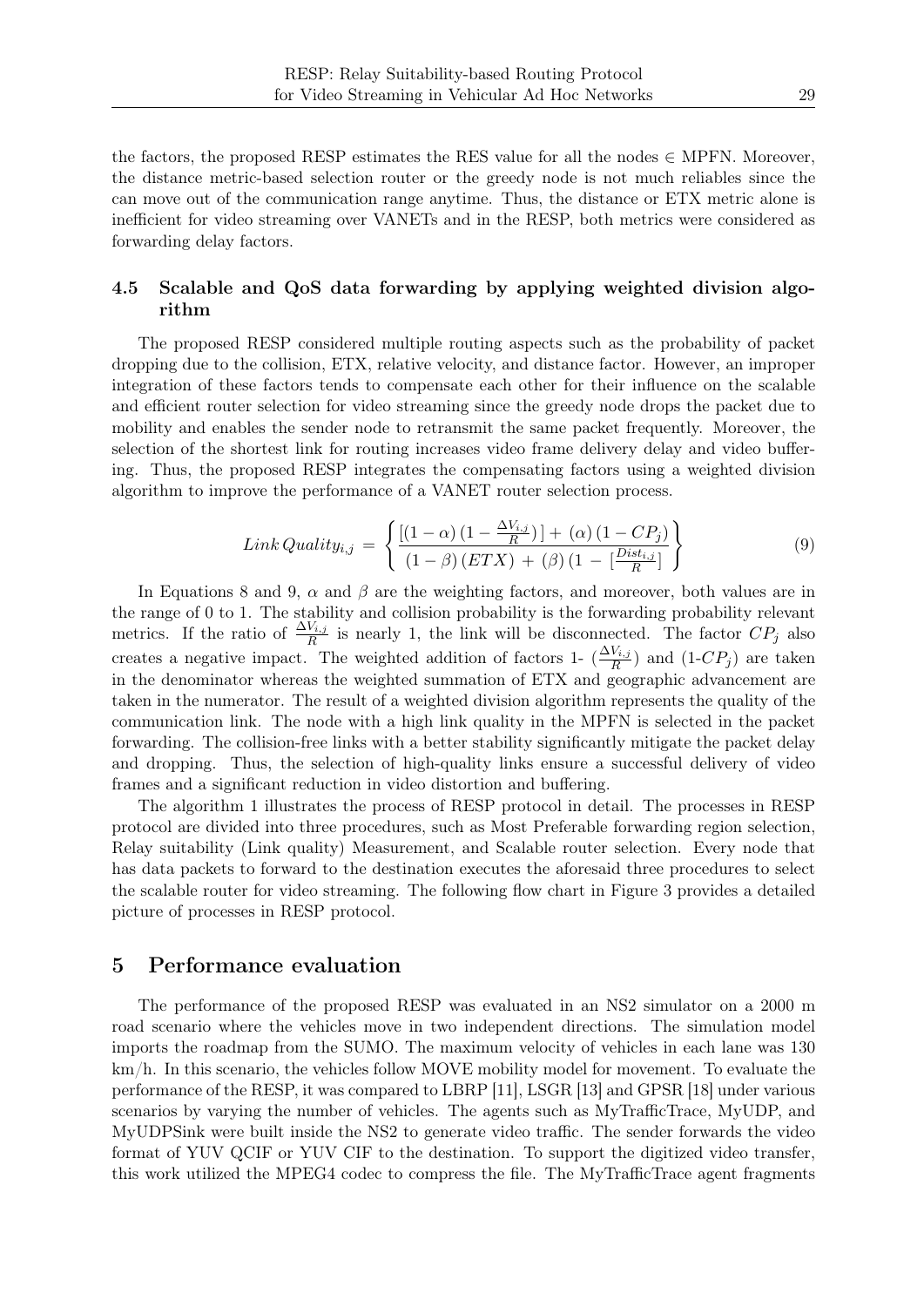

Figure 3: Flow chart of process of RESP protocol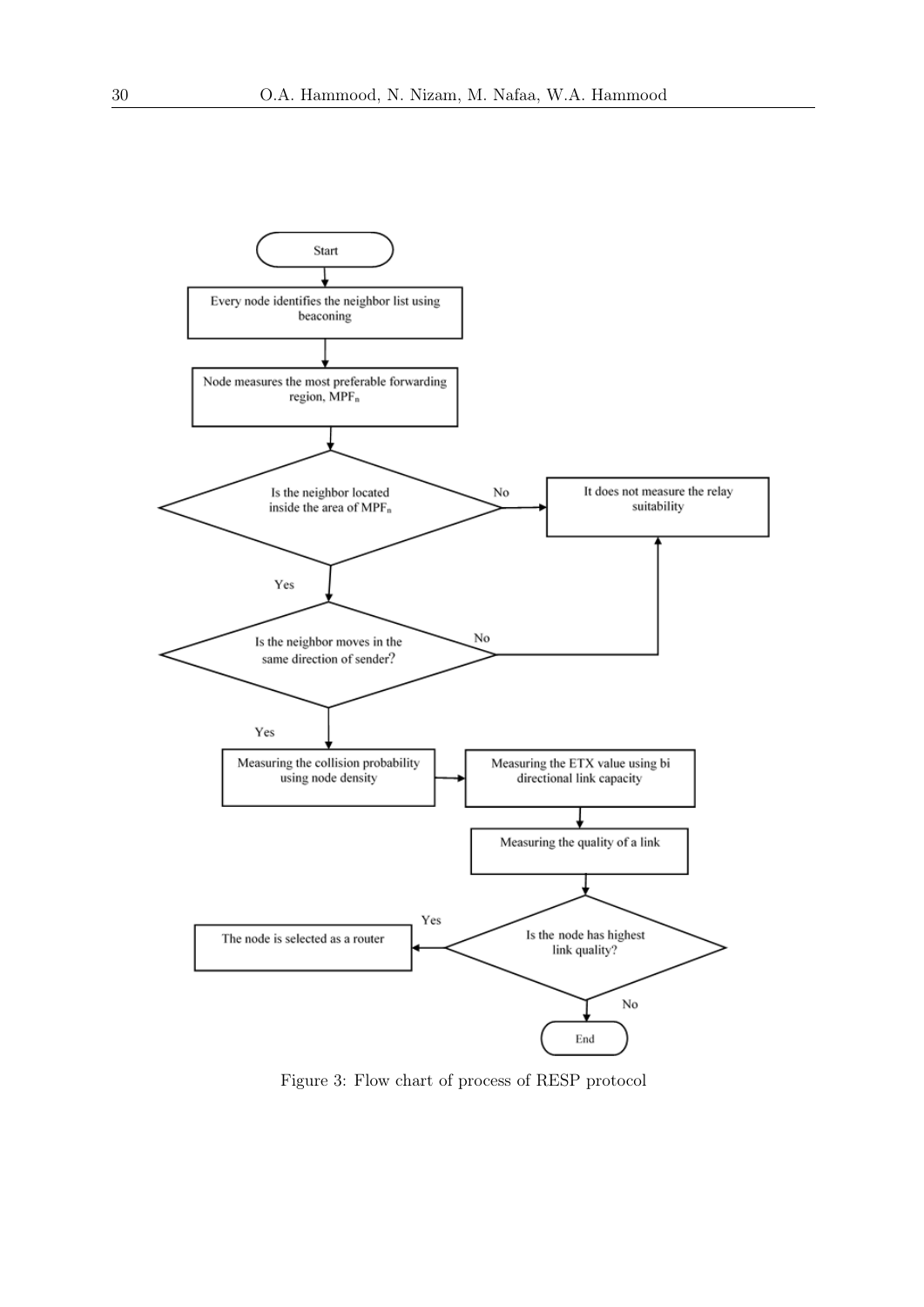#### Algorithm 1 Scalable router selection for video streaming

```
1: Input: Neighbor List of a sender node
2: Output: Scalable video delivery
3: Procedure 1: Most Preferable forwarding region selection
4: Procedure 2: Relay suitability (Link quality) Measurement
5: Procedure 3: Scalable router selection
6: Every sender node ()
7: {
8: Procedure 1 ()
9: if Dist_{SD} > Dist_{SD} then
10: The node is added in the forwarding Region, FN; Area of MPFn is measured; The nodes
   in the MPFn are identified;
11: else
12: The node is in the neighbor list only;
13: end if
14: }
15: Procedure 2 ()
16: {
17: if \Delta V > 0 then
18: The node is added in the forwarding Region, FN; CP_j and ETX_{i,j} is measured; Link
   quality is measured using the Equation (9);
19: else
20: The node is removed from the MPFn;
21: end if
22: }
23: Procedure 3 ()
24: {
25: for all i = 0; i + +; i < |MPFn| do
26: {
27: if Link Quality (i) > MAX then
28: MAX = Link Quality (i)
29: }
30: The node in the MAX is selected as a router;
31: end if
32: end for
33: }
34: }
```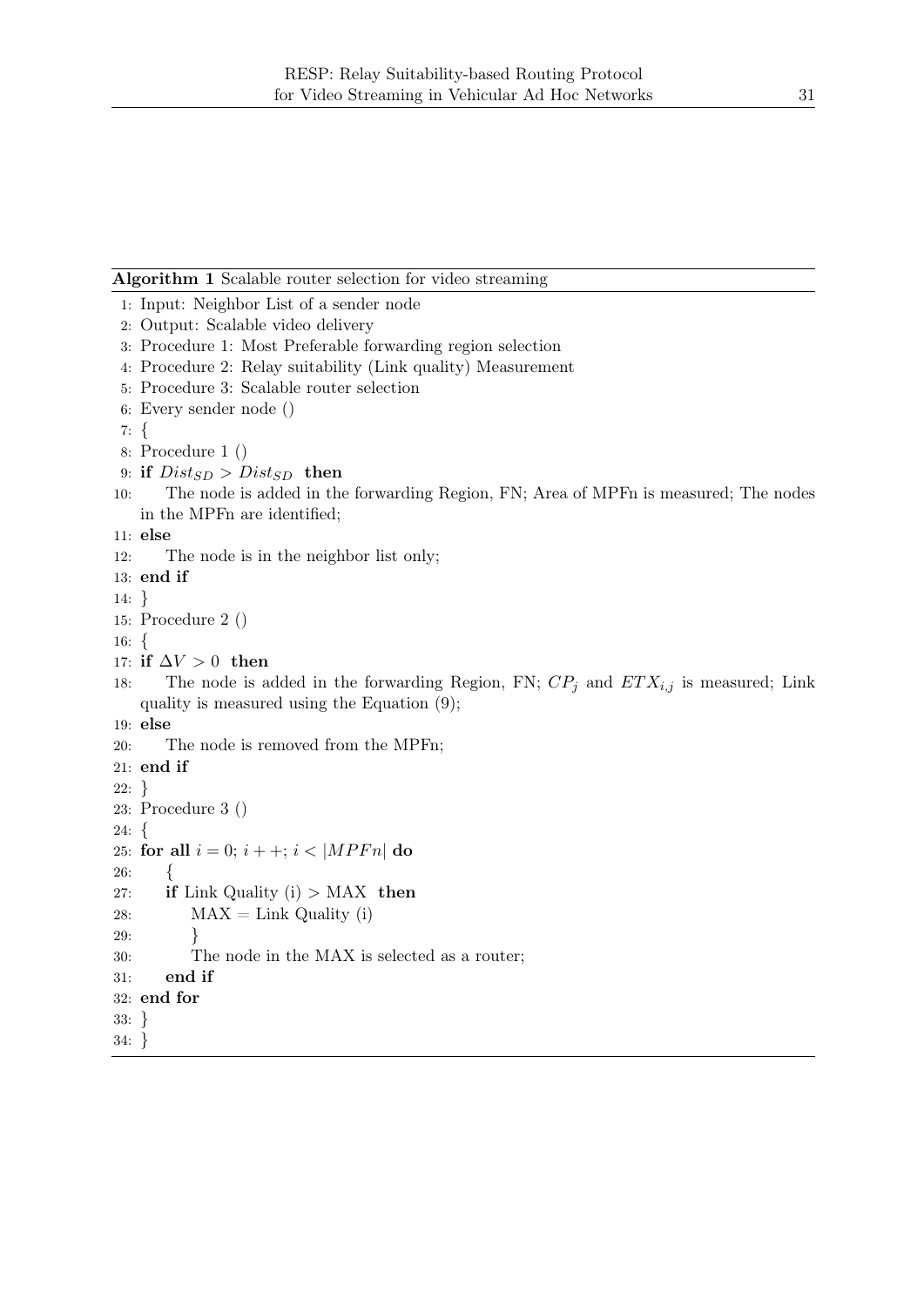each of the video frames in the compressed file into several segments. It was transmitted using MyUDP and received using MyUDPSink on the receiver side. The sender trace file retains the timestamp, the packet id, and the packet payload size for every UDP packet transmission, and the video trace file holds information about each frame. By utilizing the Tcl script, the network objects were configured for video streams. The video clip used in the simulation was 5.7 MB in size, 30 fps frame rate, with a pixel resolution of 720 X 576 in MPEG format. The simulation parameters are listed in Table 4.

| <b>SIMULATOR</b>           | <b>Network Simulator 2</b>   |
|----------------------------|------------------------------|
| Average total vehicle      | 50-100                       |
| density $(Veh/km)$         | 130                          |
| Vehicle max speed $(km/h)$ | Randomly                     |
| Area                       | $2000$ X $100$ $\mathrm{m2}$ |
| Communication Range        | $250 \text{ m}$              |
| Interface Type             | PHY/Wirelessphy              |
| MAC Type                   | IEEE 802.11p                 |
| Queue Type                 | Droptail/Priority Queue      |
| Queue Length               | 50 Packets                   |
| Antenna Type               | Omni Antenna                 |
| Routing Protocol           | RESP, LBRP, LSGR, and GPSR   |
| <b>Transport</b> Agent     | MyUDP, And MyUDPSINK         |
| Application Agent          | QMytraffictrace              |
| Frame Rate                 | $30$ Fps                     |
| Input Video Format         | <b>YUV QCIF</b>              |
| Simulation Time            | 150s                         |

Table 2: Simulation parameters

# 6 Performance metric

The following performance metrics were used to evaluate the performance of scalable and reliable VANET routing under different density scenarios.

- Packet Delivery Ratio (PDR): It is the ratio between the total received packets and the generated
- Delay: It is the time taken to deliver the data from the source to the destination vehicle.
- Overhead : It refers to the total number of control packets involved in the scalable and reliable video transmission process.
- Frame Setback Ratio: The frame setback ratio is the ratio of the number of delayed frames and the number of forwarded frames per second. These were analyzed to show the impact of the routing schemes on the user perception in scenarios with different end-to-end distances and node densities.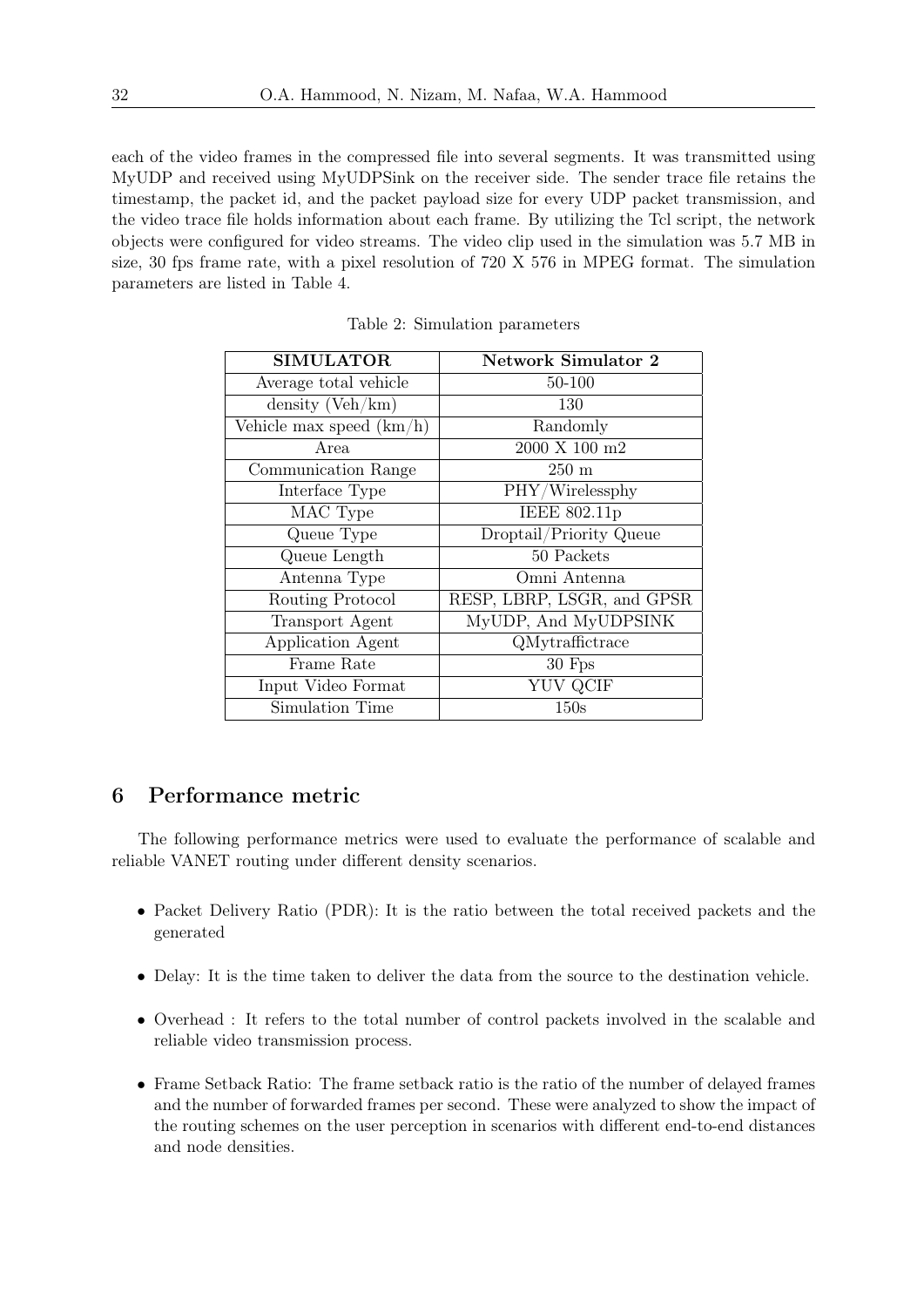#### 7 Results and discussion

Two key performance metrics are shown in Figure 4, where the performance of the proposed protocol was compared to the performance of three other protocols - LBRP, LSGR, and GPSR. In this figure, the validated influence of vehicular traffic density on performance metrics was on the path lifetime and the overall transmission delay for the target content. In Figure 3a, the performance of the constructed path lifetime was compared. Recall that the path lifetime is determined by the link with the minimum lifetime. As can be seen from the figure, the proposed RESP produced the longest path lifetime since it preferred the neighboring vehicle that can maintain a high connectivity performance. Next in importance is that the LSGR showed the second-best path lifetime as a result of the consideration of both link lifetime and one-hop transmission distance information on the protocol design. On the contrary, without the consideration of the link connectivity property, the path tends to be fragile as illustrated in the GPSR and LBRP. Especially for GPSR, the constructed path is the most easily broken path with the largest inter-relay distance.

Figure 4(b) showed the observed delay of the RESP, LBRP, LSGR, and GPSR when the number of nodes was varied from 50 to 100. RESP achieved a very low packet delivery delay for varying nodes. There is a minimal variation in the packet delay between RESP and LBRP. Most of the delivered packets by RESP reached their destination on time, and this leads to a considerable delay in LSGR and GPSR. However, for the RESP, efficient packet transmissions were performed with a highly stable and less congested communication links. The influencing parameters in the RESP were the node stability and network collision. It minimized the com-



Figure 4: The three-performance metrics (a) Path lifetime; (b) Transmission delay. Link Lifetime-aware Beacon-less Routing Protocol (LBRP); Link State-aware Geographic Routing (LSGR); Greedy Perimeter Stateless Routing ( GPSR)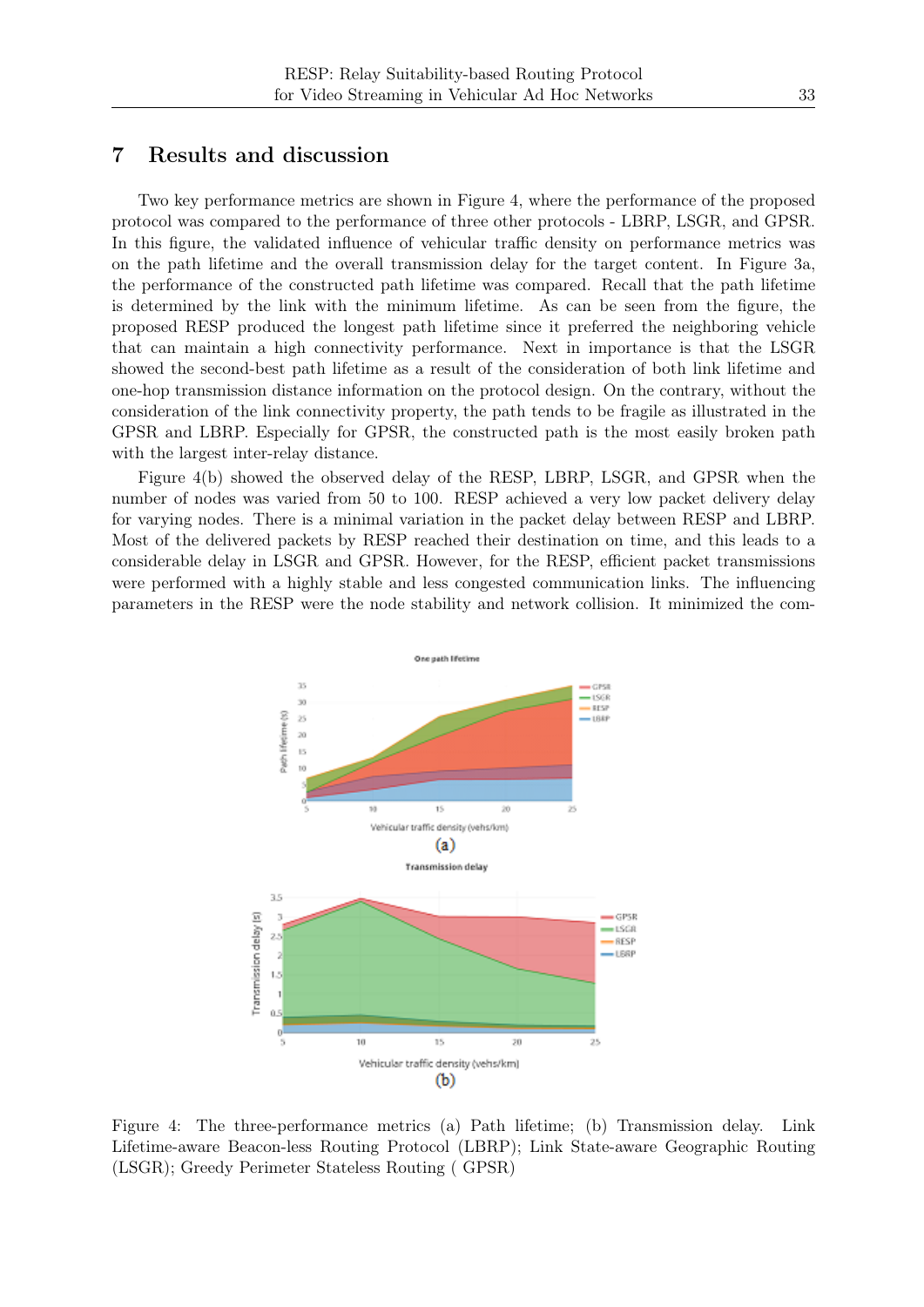munication delay without degrading the packet delivery ratio. Both RESP and GPSR limits the packet delay in the range of 0.01 to 0.03 seconds. However, LBRP delivers the packets in 0.04 seconds in the low-density network. When the number of nodes increased to 100, the data packets of LBRP were delivered with a delay of 0.02 seconds which was closer to the delay of RESP and GPSR at the same scenario. Even though RESP showed a better performance in terms of delay, the packet delivery ratio was less compared to those of LBRB, LSGR, and GPSR. The path lifetime metrics increases with vehicle speed when the energy factor must be considered in the holding time computation to increase network lifetime.

In Figure 5, the other three performance metrics were shown, where the performance of the proposed RESP was compared to the performance of LBRP, LSGR, and GPSR. In this figure, the validated influence of vehicular traffic density on the performance metrics was in the packet delivery ratio, overhead, and the overall frame setback ratio.

Figure 5 (a) displayed the packet delivery ratio of RESP, LBRP, LSGR, and GPSR when the number of nodes was varied from 50 to 100. The performance of these solutions was compared for scalability by increasing the vehicle density with the same data traffic. The number of vehicles in the network showed a huge impact on the packet delivery ratio of the 4 protocols. For instance, RESP improved the packet delivery ratio from 81.5% to 97.8% when the number of nodes increased from 50 to 100 compared to LBRP, LSGR, and GPSR. RESP achieved the highest delivery ratios because it does not have to select the intermediary vehicles in advance or wait to forward the data packets. Initially, LBRP attained a packet delivery ratio closer to

the RESP. With 70 to 80 nodes, LBRP improved the packet delivery ratio by 33% more than LSGR. The minimum node density reduced the probability of LBRP failing the communication links between the nodes. However, LSGR required more time to establish the entire path to the destination under a low-density environment and this increased its link breakage probability which resulted in a weaker packet delivery ratio. Beyond 60 nodes, LSGR drastically increased the packet delivery ratio compared to GPSR. The high dense scenario made the construction of the LSGR path faster. With a sufficient number of nodes, RESP improved the packet delivery ratio by 8.4% and 17.5% compared to LBRP, LSGR, and GPSR, respectively.

Figure 5(b) showed the overhead of the four protocols under various dense scenarios. As expected, increasing the number of nodes leads to a high overhead due to the increment of control packets. Due to the data transmission interruption in GPSR, the overhead fluctuates with various node density. For instance, LSGR spent 10980 packets to deliver data packets at a low dense scenario while decreasing the overhead to 30205 packets at a high dense scenario. RESP achieved a better result when using the hello packets to generate its neighbor's list and share the velocity information. Compared to the other protocols, RESP attained low overhead at a lower node number, but an increased overhead (from 8960 to 21600 packets) when the node number was increased from 50 to 100. LBRP conducted a receiver-based beaconless routing, however, it transmitted the content request and response packets. The number of these packets are increased compared to the number of packets carrying video contents under a highly dynamic network topology. For instance, LBRP increased the overhead from 15983 to 39875 packets when the number of nodes was increased from 50 to 100 in a high-density scenario but GPSR had the highest overhead rate (starting from 39008 and ending at 79502).

Figure 5(c) showed the result of the frame setback ratio. The delayed data packet is a primary reason behind the FSR value decrement. As expected, the FSR value was increased by all the protocols when the number of nodes was increased from 50 to 100. The RESP considers the relative velocity in link stability measurement rather than the node velocity. It improves the accuracy of node stability measurement and the performance of the RESP. For instance, RESP achieved 0.0014 of FSR when the number of nodes was increased from 50 to 100. Moreover, the number of neighboring nodes having the node identity in their corresponding MPFN list decides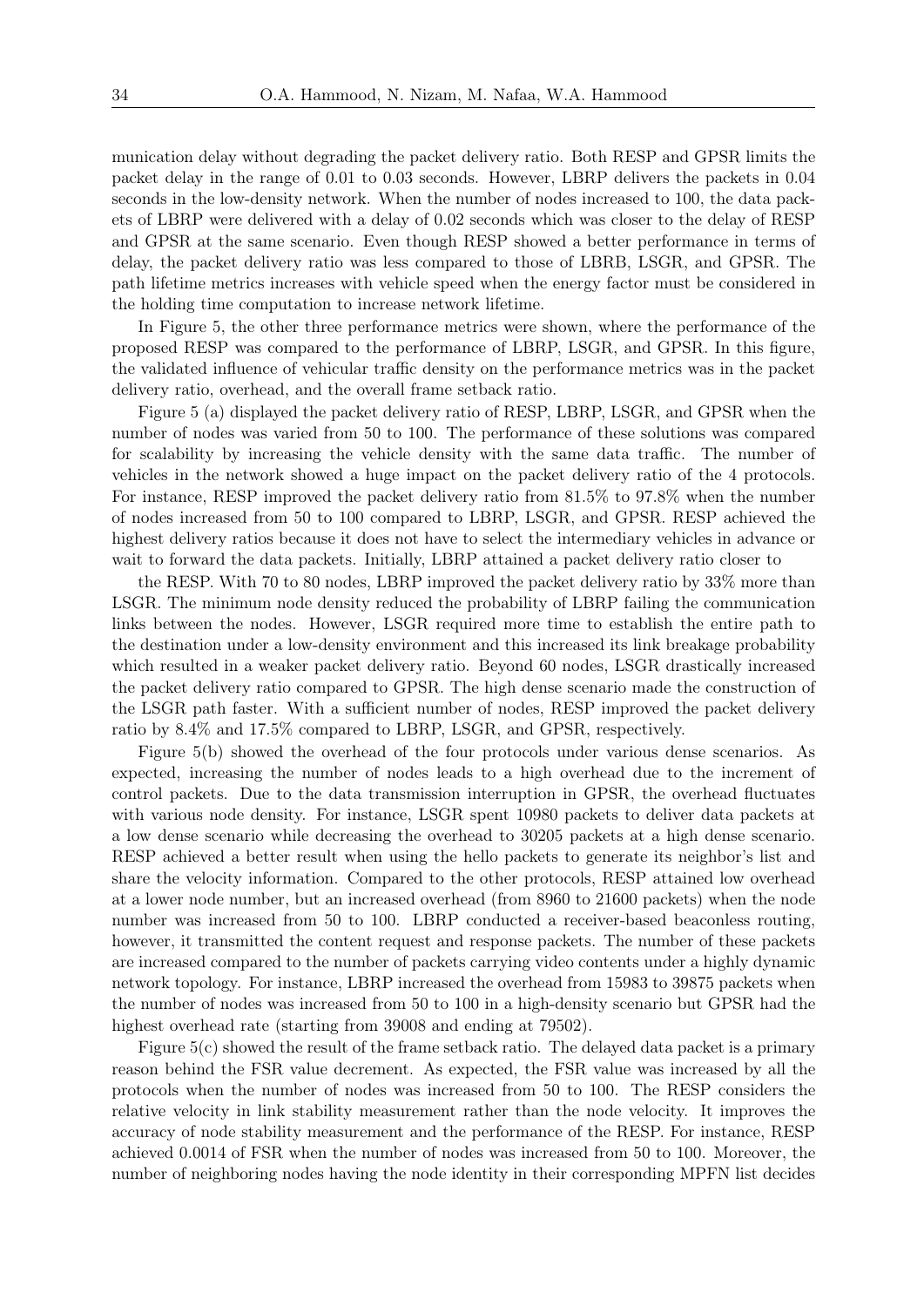

Figure 5: The three-performance metrics (a) Packet delivery ratio; (b) Overhead; (c) Frame Setback Ratio. Link Lifetime-aware Beacon-less Routing Protocol ( LBRP); Link State-aware Geographic Routing (LSGR); Greedy Perimeter Stateless Routing (GPSR)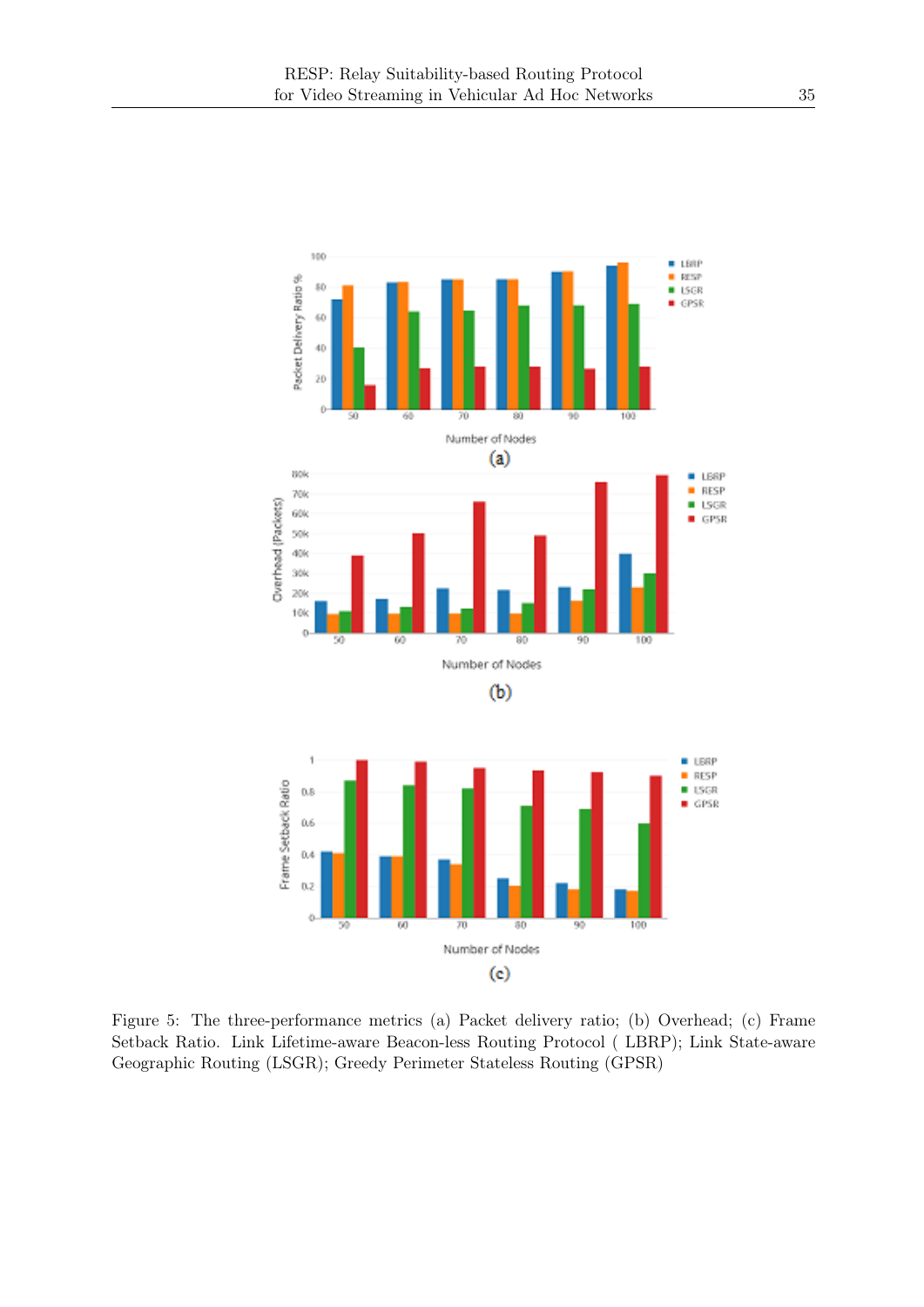the packet collision at a given node. Considering this scenario, RESP made routing decisions and delivered data packets on time, thereby significantly reducing the frame setback ratio. Compared to LBRP, RESP reduced the frame setback ratio by 0.358 under a high dense scenario.

#### 8 Conclusion

This work presented a scalable unicast geographic routing protocol for video streaming in VANETs. The building of a small region at the boundary of the communication range using an offset angle and applying the relay suitability measurement only on those nodes can reduce computational complexities without degrading the performance. In VANET scenarios, vehicle density, vehicle mobility, and destination mobility also reduce the scalability of protocols. The relay suitability measurement includes the forwarding probability and the delay measurement, and this ensures the trade-off between the node geographic advancement towards the destination and the link stability. This work conducted extensive experiments over VANET scenarios where the performance of the proposed and existing unicast routing protocols was compared in terms of scalability by increasing the vehicle density. The simulation results showed improvements in the RESP compared to the existing protocols. RESP was validated via simulation studies and showed to have a greater performance in terms of providing a high PDR and less packet delay with various network density. Moreover, it offered the lowest delay in delivering video frames. It is, therefore, concluded that RESP is a better scalable protocol for delivering video frames on time under a highly dynamic vehicular network topology.

# Funding

The research work has been supported by Universiti Malaysia Pahang (UMP). Grant Id: RDU1703212.

# Bibliography

- [1] Ahuja, K.; Khanna, R.; Singh, B. (2011); Real time available-bandwidth estimation (ABE) algorithm based selection in heterogeneous network for wimax and 3G, In Next Generation Mobile Applications, Services and Technologies (NGMAST), IEEE, 2011 5th International Conference on , 169-174. 2011.
- [2] Ayoob, A. A.; Su, G.; Wang, D.; Mohammed, M. N.; Hammood, O. A. (2017); Hybrid LTE-VANETs based optimal radio access selection, In International Conference of Reliable Information and Communication Technology , Springer, Cham, 189-200, 2017.
- [3] Cabrera, G.; Niklander, S.; Cabrera, E.; Johnson, F. (2016); Solving a distribution network design problem by means of evolutionary algorithms, Studies in Informatics and Control, 25(1), 21-28, 2016.
- [4] Chen, Y.; Weng, S.; Guo, W.; Xiong, N. (2016); A Game Theory Algorithm for Intra-Cluster Data Aggregation in a Vehicular Ad Hoc Network, Sensors, 16(2), 245, 2016.
- [5] Cunha, F.; Villas, L.; Boukerche, A.; Maia, G.; Viana, A.; Mini, R. A.; Loureiro, A. A. (2016); Data communication in VANETs: Protocols, applications and challenges Ad Hoc Networks, 44, 90-103, 2016.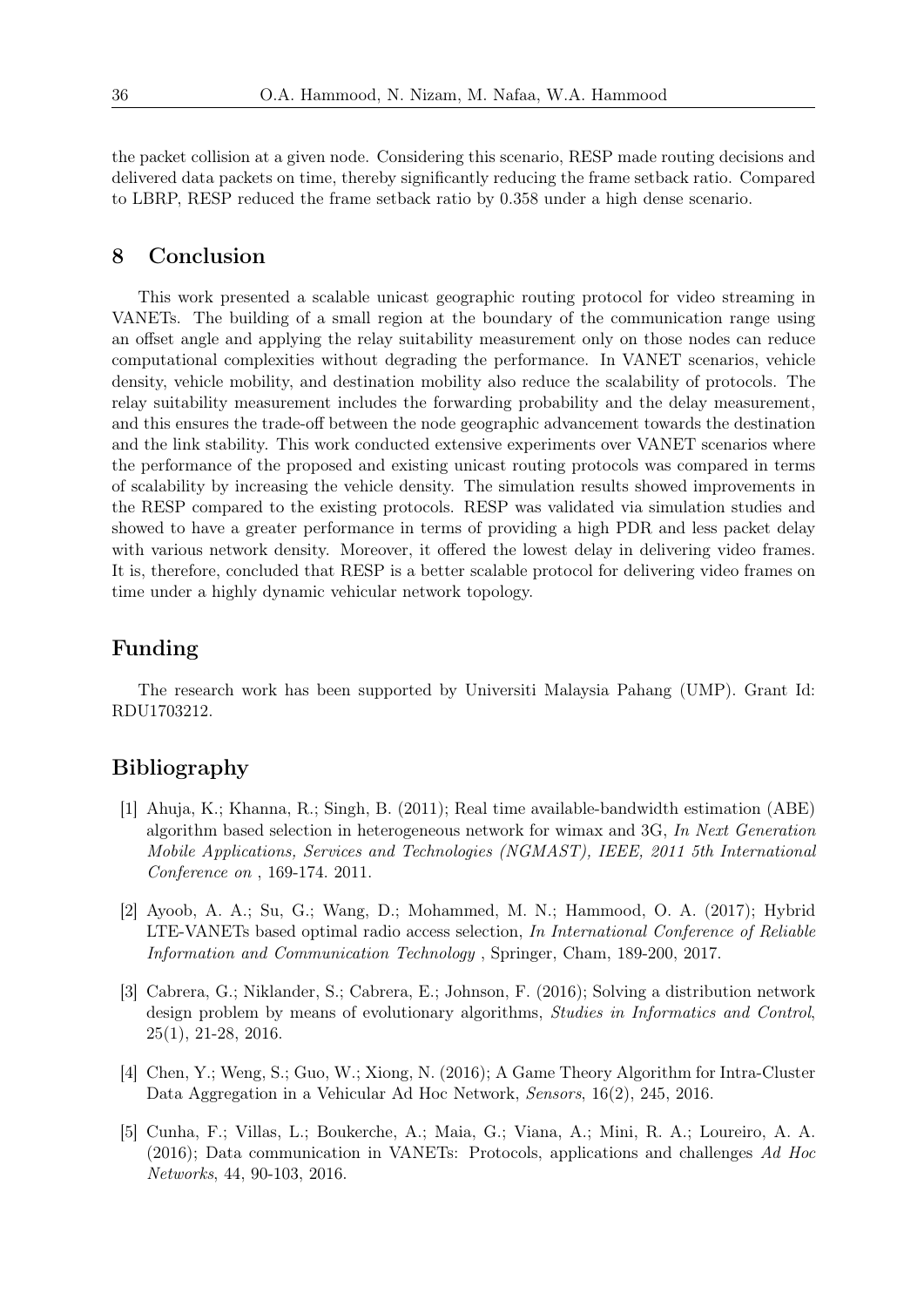- [6] De Felice, M.; Cerqueira, E.; Melo, A.; Gerla, M.; Cuomo, F.; Baiocchi, A. (2015); A distributed beaconless routing protocol for real-time video dissemination in multimedia VANETs, Computer Communications, 58, 40-52, 2015.
- [7] Eze, E.C.; Zhang, S. J.; Liu, E. J.; Eze, J. C. (2016); Advances in vehicular ad-hoc networks (VANETs): Challenges and road-map for future development, *International Journal* of Automation and Computing, 13(1), 1-18, 2016.
- [8] Hammood, O. A.; Kahar, M. N. M., Mohammed, M. N., Hammood, W. A., Sulaiman, J. (2018) ; The VANET-Solution Approach for Data Packet Forwarding Improvement, Advanced Science Letters, 24(10), 7423-7427, 2018.
- [9] Hasan, R. A.; Mohammed, M. A.; Tapus, N.; Hammood, O. A. (2017); A comprehensive study: Ant Colony Optimization (ACO) for facility layout problem, In Networking in Education and Research (RoEduNet), 16th RoEduNet Conference , 1-8, IEEE, 2017.
- [10] Hammood, O. A.; Kahar, M. N. M.; Mohammed, M. N. (2017); Enhancement the video quality forwarding Using Receiver-Based Approach (URBA), Vehicular Ad-Hoc Network, In Radar, Antenna, Microwave, Electronics, and Telecommunications (ICRAMET), 2017 International Conference on , IEEE, 64-67, 2017.
- [11] Hu, M.; Zhong, Z.; Ni, M.; Baiocchi, A. (2016); Design and analysis of a beacon-less routing protocol for large volume content dissemination in vehicular ad hoc networks, Sensors, 16(11), 1834, 2016.
- [12] Husain, A.; Sharma, S. C. (2015); Simulated analysis of location and distance based routing in VANET with IEEE802, Procedia Computer Science, 57, 323-331, 2015.
- [13] Li, C.; Wang, L.; He, Y.; Zhao, C.; Lin, H.; Zhu, L. (2014); A link state aware geographic routing protocol for vehicular ad hoc networks, EURASIP Journal on Wireless Communications and Networking, 2014(1), 176, 2014.
- [14] Lochert, C.; Mauve, M.; Fubler, H.; Hartenstein, H. (2005); Geographic routing in city scenarios, ACM SIGMOBILE mobile computing and communications review, 9(1), 69-72, 2005.
- [15] Margaria, D.; Falletti, E. (2016); The local integrity approach for urban contexts: Definition and vehicular experimental assessment, Sensors, 16(2), 154, 2016.
- [16] Menouar, H.; Lenardi, M.; Filali, F. (2007); Movement prediction-based routing (MOPR) concept for position-based routing in vehicular networks, In Vehicular Technology Conference, 2007. VTC-2007 Fall. 2007 IEEE 66th , IEEE, 2101-2105, 2017.
- [17] Mezher, A. M.; Igartua, M. A. (2017); Multimedia Multimetric Map-aware Routing protocol to send video-reporting messages over VANETs in smart cities, IEEE Transactions on Vehicular Technology, 66(12), 10611-10625, 2017.
- [18] Mohammed, M. N.; Nahar, A. K.; Abdalla, A. N.; Hammood, O. A. (2017); Peak-to-average power ratio reduction based on optimized phase shift technique, In Communications and Information Technologies (ISCIT), 2017 17th International Symposium on , IEEE, 1-6, 2017.
- [19] Orchard, M.; Tang, L.; Saha, B.; Goebel, K.; Vachtsevanos, G. (2010); Risk-sensitive particle-filtering-based prognosis framework for estimation of remaining useful life in energy storage devices, Studies in Informatics and Control, 19(3), 209-218, 2010.